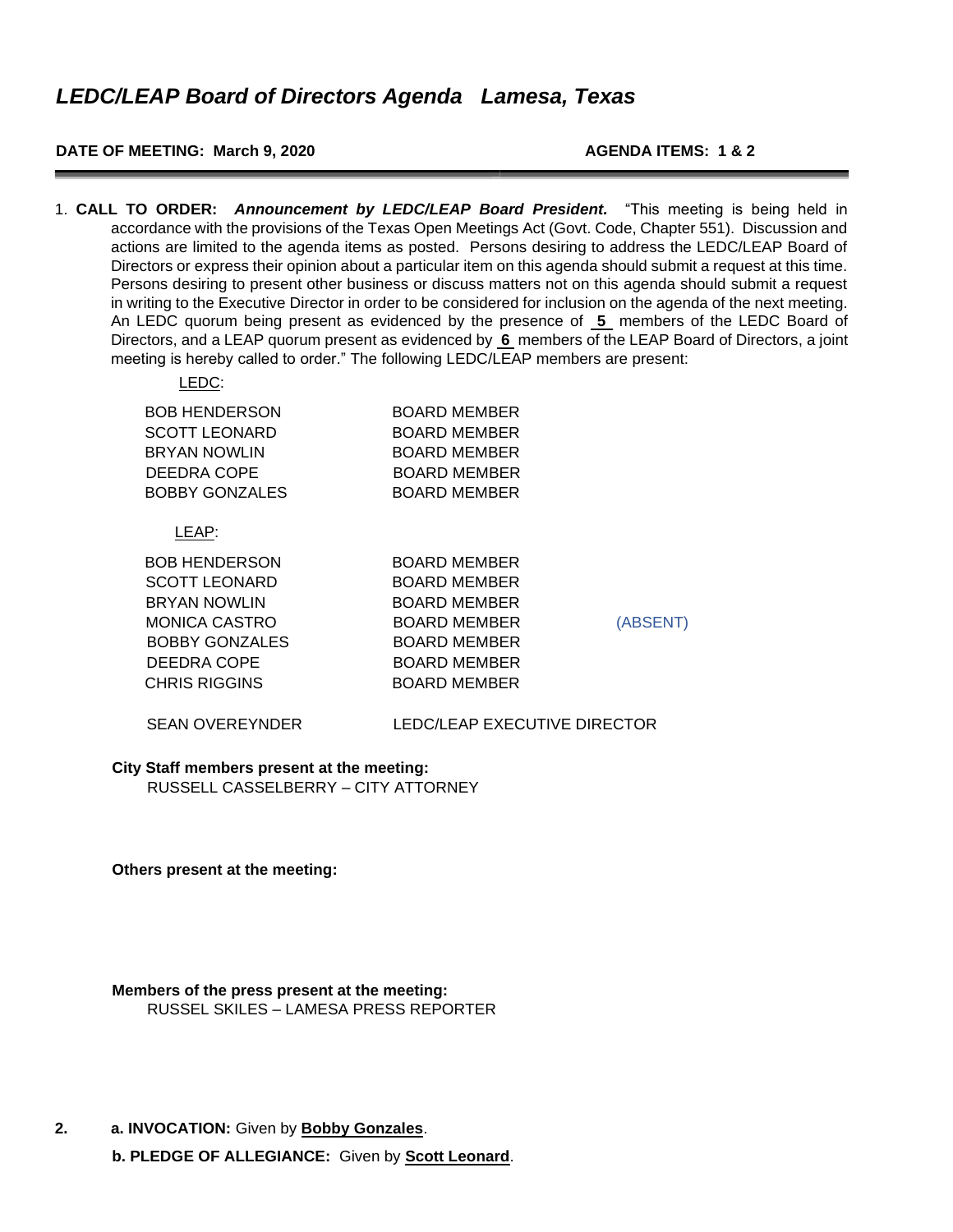**DATE OF MEETING: March 9, 2020 AGENDA ITEM: 3** 

| SUBJECT:    | <b>BOARD BUSINESS</b>                        |
|-------------|----------------------------------------------|
| PROCEEDING: |                                              |
| EXHIBITS:   |                                              |
| AUTHORITY:  | Texas Open Meetings Act, City Ordinance, and |
|             | LEDC/LEAP Bylaws.                            |

#### **SUMMARY STATEMENT**

Swearing in of newly appointed board member; to wit, Chris Riggins, member LEAP.

**Oath of Office administered by Scott Leonard**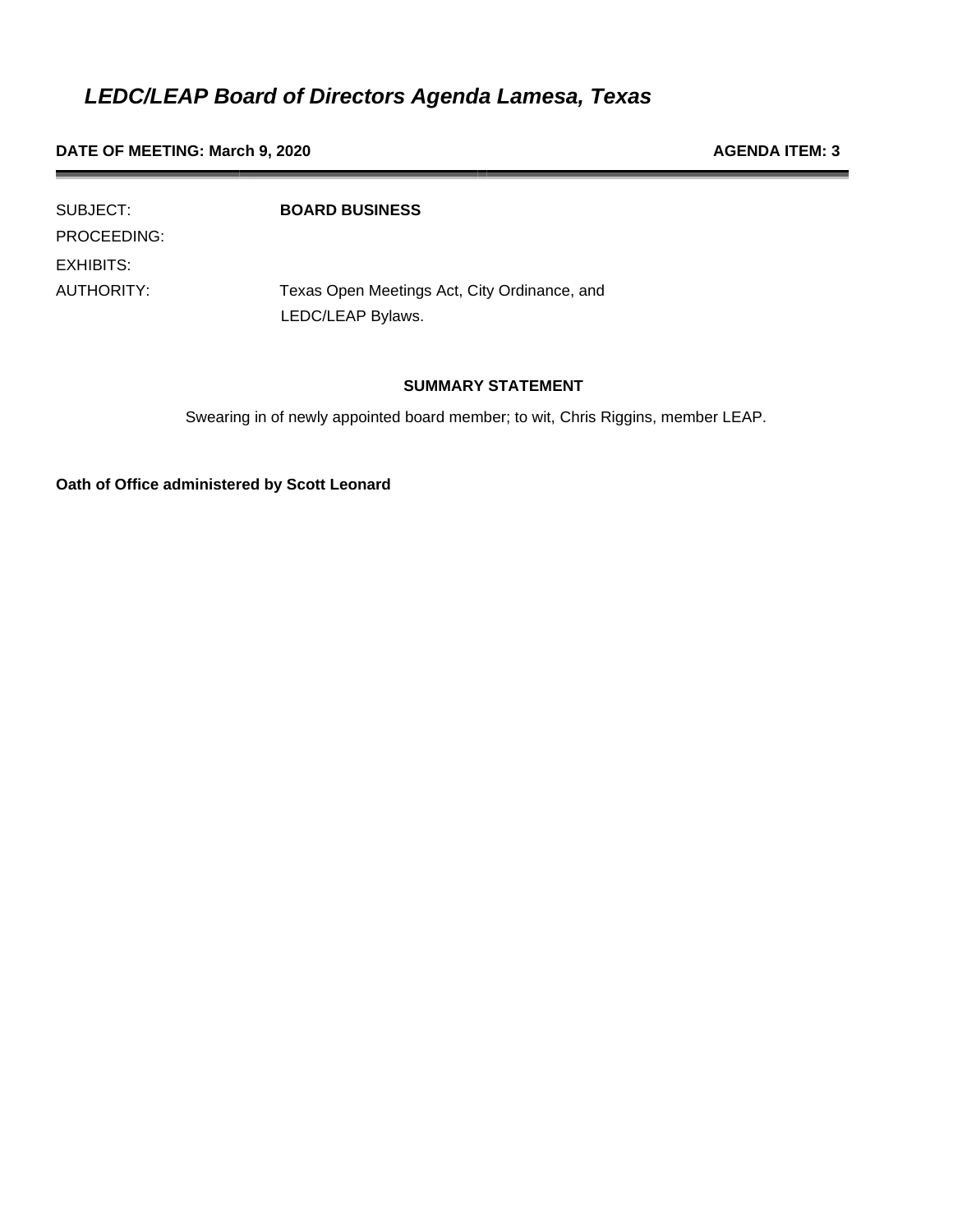#### **DATE OF MEETING: March 9, 2020 AGENDA ITEM: 4 AGENDA ITEM: 4**

| SUBJECT:<br>PROCEEDING:<br>EXHIBITS: |    | <b>CONSENT AGENDA</b>                                             |  |  |
|--------------------------------------|----|-------------------------------------------------------------------|--|--|
| AUTHORITY:                           |    | Texas Open Meetings Act, City Ordinance, and<br>LEDC/LEAP Bylaws. |  |  |
|                                      |    | <b>SUMMARY STATEMENT</b>                                          |  |  |
|                                      | a. | Minutes for February 10, 2020 LEDC/LEAP Joint Regularly           |  |  |
|                                      |    | <b>Scheduled Meeting</b>                                          |  |  |

b. Bills paid for LEDC and LEAP for the month of February

#### **BOARD ACTION**

Motion by Board Member **Bryan Nowlin** to **approve the Consent Agenda as presented, with the exception of the Certification of Notice Date on the Agenda**. Motion seconded by Board Member **Deedra Cope** and upon being put to a vote the motion passed unanimously.

VOTING: "AYE" **6** "NAY" **0** "ABSTAIN" **0**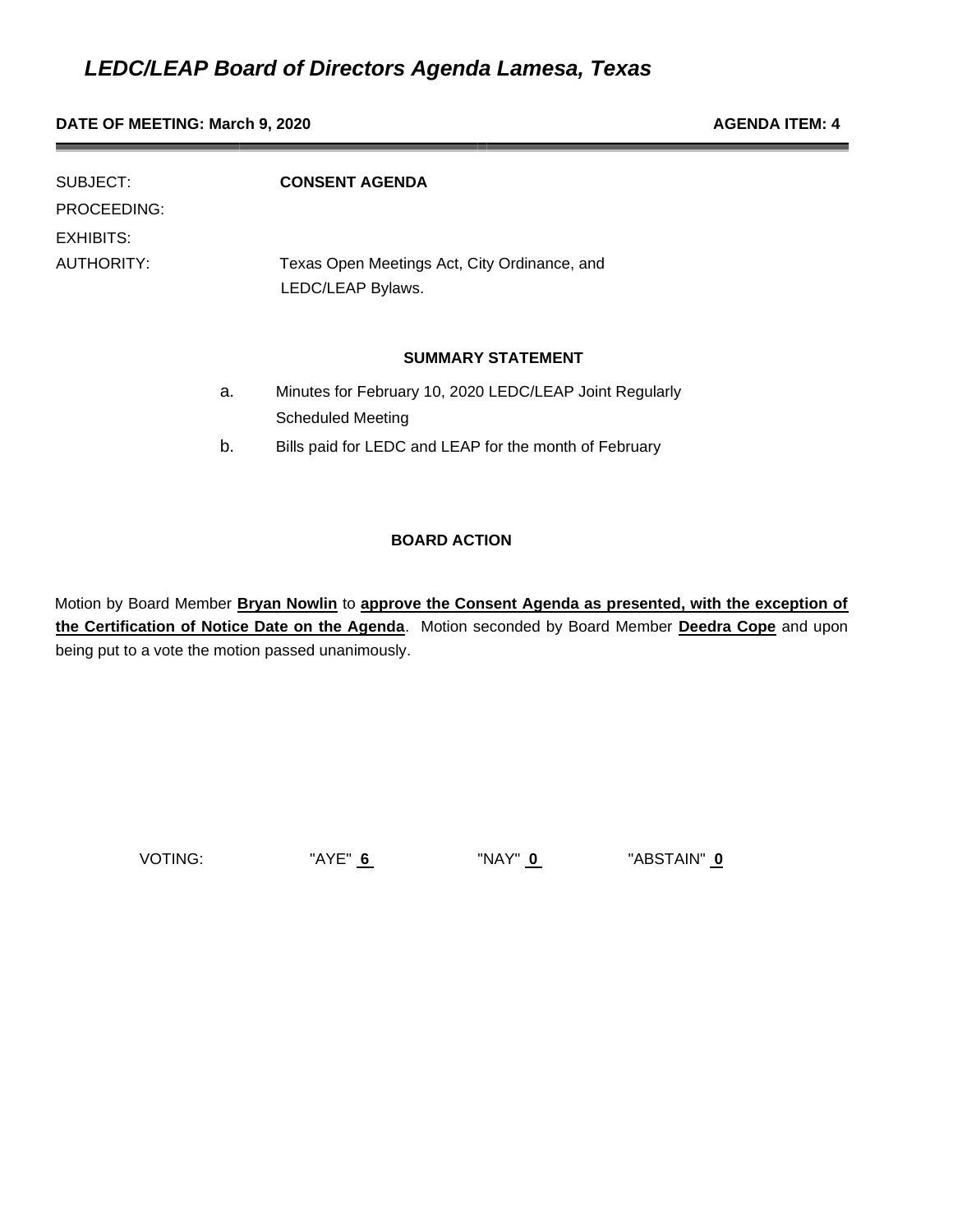#### **DATE OF MEETING: March 9, 2020 AGENDA ITEM: 5 AGENDA ITEM: 5**

SUBJECT: **FINANCIAL REPORT** PROCEEDING: EXHIBITS: AUTHORITY: Texas Open Meetings Act, City Ordinance, and LEDC/LEAP Bylaws.

#### **SUMMARY STATEMENT**

Executive Director, Sean Overeynder, will present the financial report.

### **BOARD ACTION**

Motion by Board Member **Bob Henderson** to **approve the Financial Report as presented**. Motion seconded by Board Member **Bobby Gonzales** and upon being put to a vote the motion passed unanimously.

VOTING: "AYE" **6** "NAY" **0** "ABSTAIN" **0**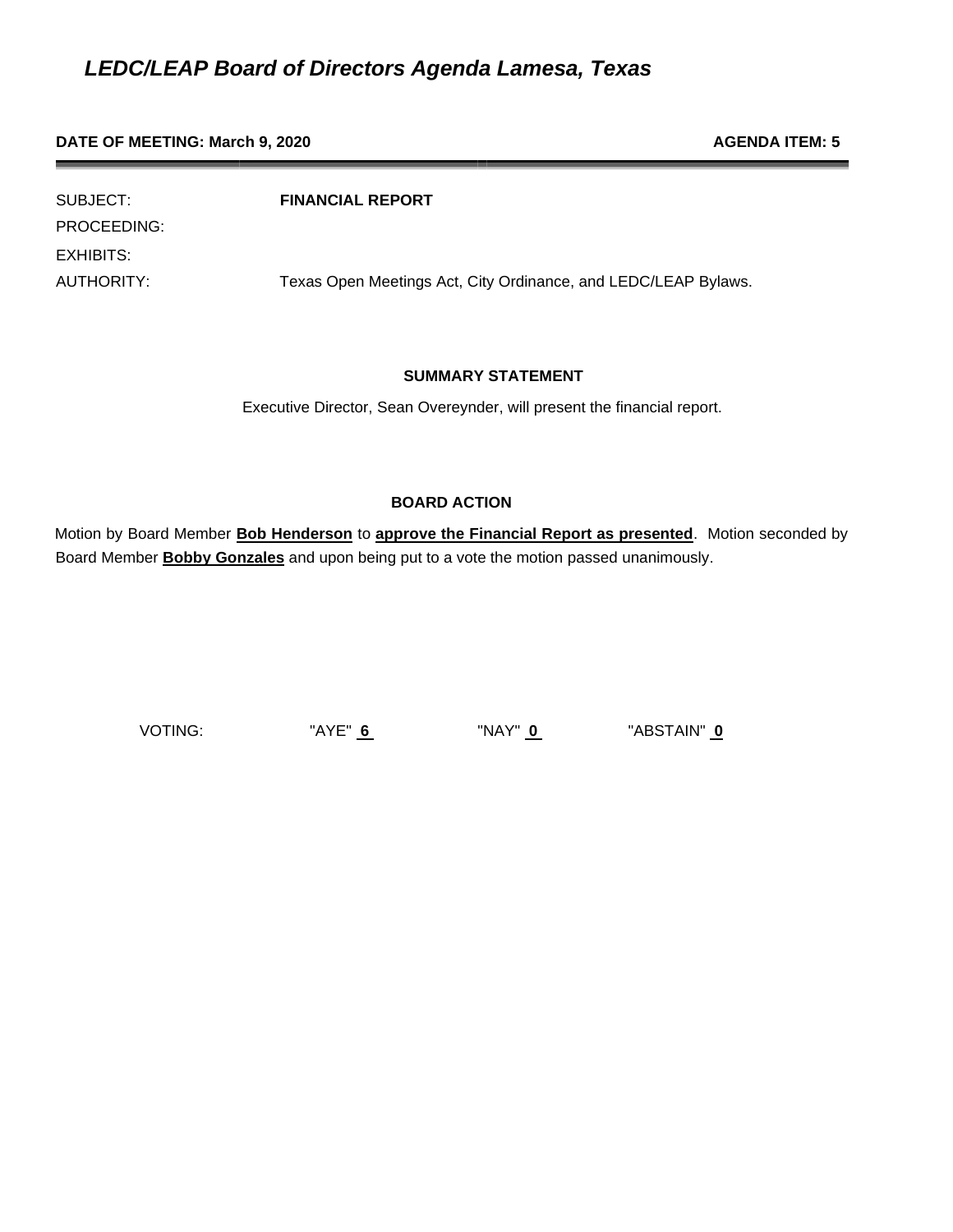#### **DATE OF MEETING: March 9, 2020 AGENDA ITEM: 6 AGENDA ITEM: 6**

| SUBJECT:<br>PROCEEDING: | <b>EXECUTIVE DIRECTOR'S REPORT:</b>                            |
|-------------------------|----------------------------------------------------------------|
| EXHIBITS:               |                                                                |
| AUTHORITY:              | Texas Open Meetings Act, City Ordinance, and LEDC/LEAP Bylaws. |

#### **SUMMARY STATEMENT**

Hear update from LEDC/LEAP Executive Director Sean Overeynder

**NO ACTION - DISCUSSION ONLY**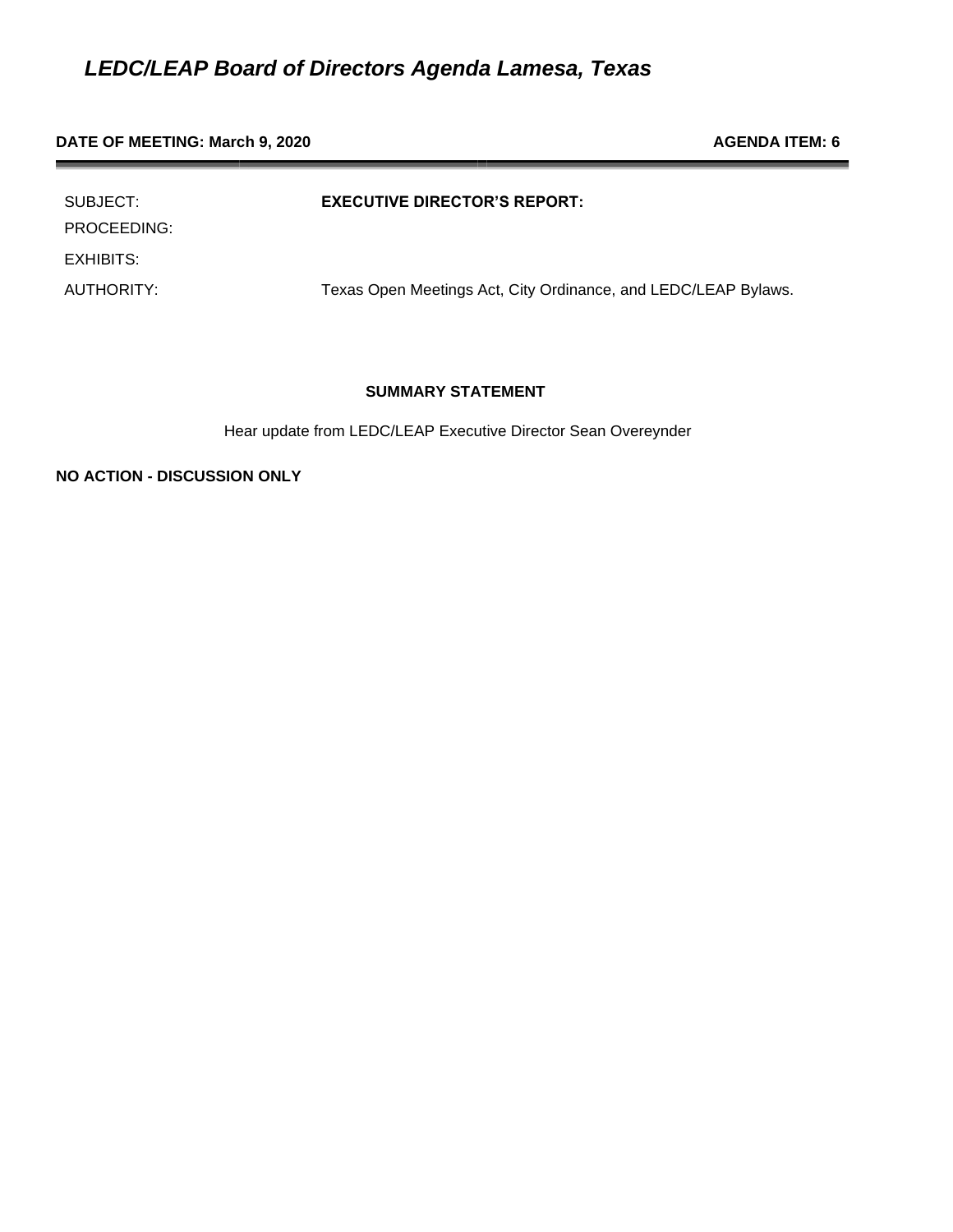#### **DATE OF MEETING: March 9, 2020 AGENDA ITEM: 7 AGENDA ITEM: 7**

PROCEEDING: EXHIBITS:

SUBJECT: **BOARD BUSINESS**

AUTHORITY: Texas Open Meetings Act, City Ordinance, and LEDC/LEAP Bylaws.

#### **SUMMARY STATEMENT**

Boards to Consider, Discuss and/or Take Action regarding Tax Increment Financing Projects and Development, as well as a Tax Increment Reinvestment Zone, and costs associated with creating a TIF/TIRZ in cooperation with the City of Lamesa.

#### **BOARD ACTION**

Motion by Board Member **Bob Henderson** to **approve paying for the survey of the TIRZ through Where On Earth Professional Land Surveying and the legal assistance for the TIF through Allen J. Hammons, Jr. Attorney At Law in a total amount not to exceed \$36,900**. Motion seconded by Board Member **Deedra Cope** and upon being put to a vote the motion passed unanimously.

VOTING: "AYE" **6** "NAY" **0** "ABSTAIN" **0**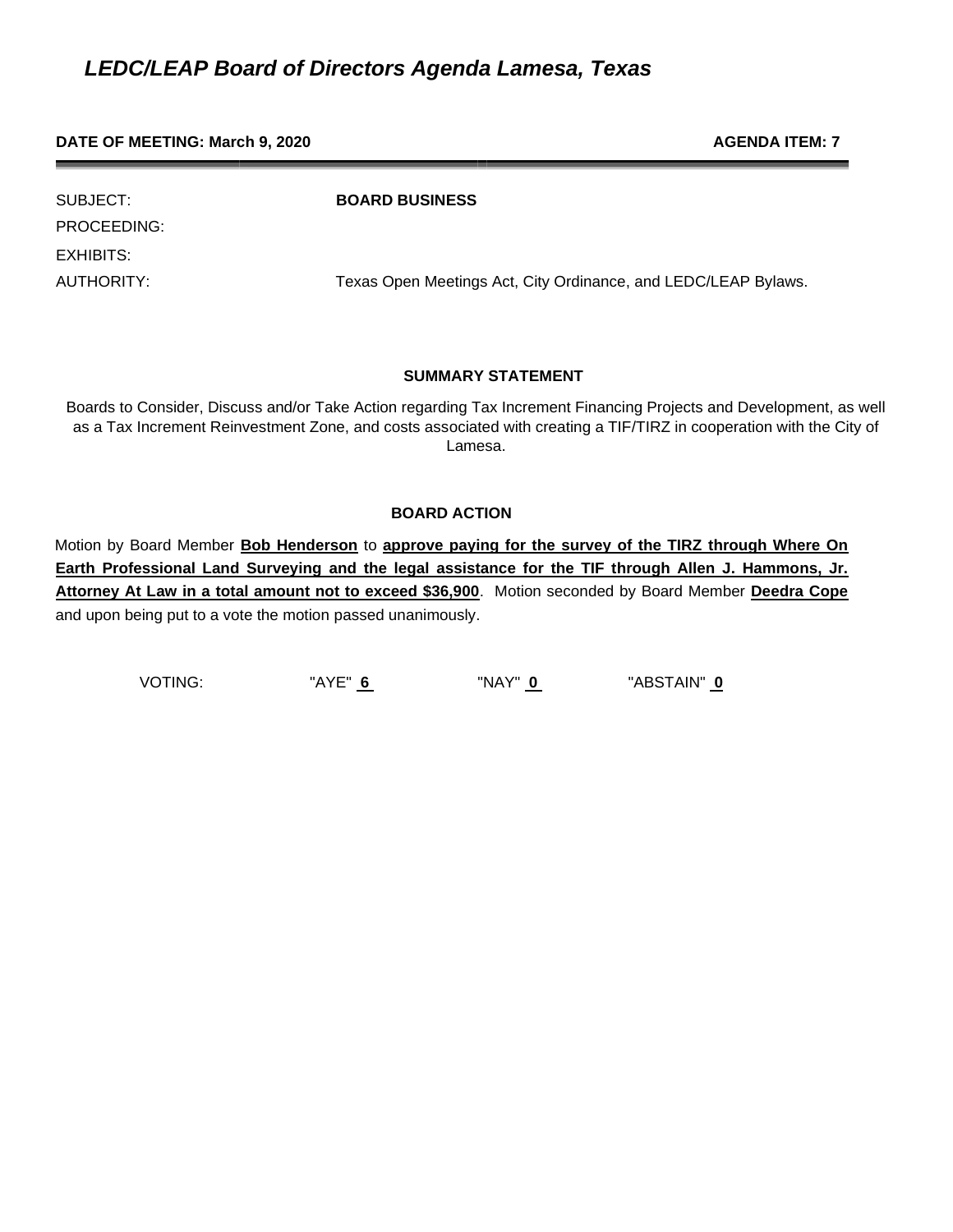#### **DATE OF MEETING: March 9, 2020 AGENDA ITEM: 8 AGENDA ITEM: 8**

PROCEEDING: EXHIBITS:

SUBJECT: **BOARD BUSINESS**

AUTHORITY: Texas Open Meetings Act, City Ordinance, and LEDC/LEAP Bylaws.

#### **SUMMARY STATEMENT**

Boards to Consider, Discuss and/or Take Action regarding an infrastructure grant as defined by Local Government Code Chapter 334.001 (3) and authorized under Local Government Code 504 for Type A Corporations.

#### **BOARD ACTION**

Motion by Board Member **Bob Henderson** to **commit to no more than \$100,000 for street repair for FY 2019/20**. Motion seconded by Board Member **Deedra Cope** and upon being put to a vote the motion passed unanimously.

VOTING: "AYE" **5** "NAY" **0** "ABSTAIN" **0**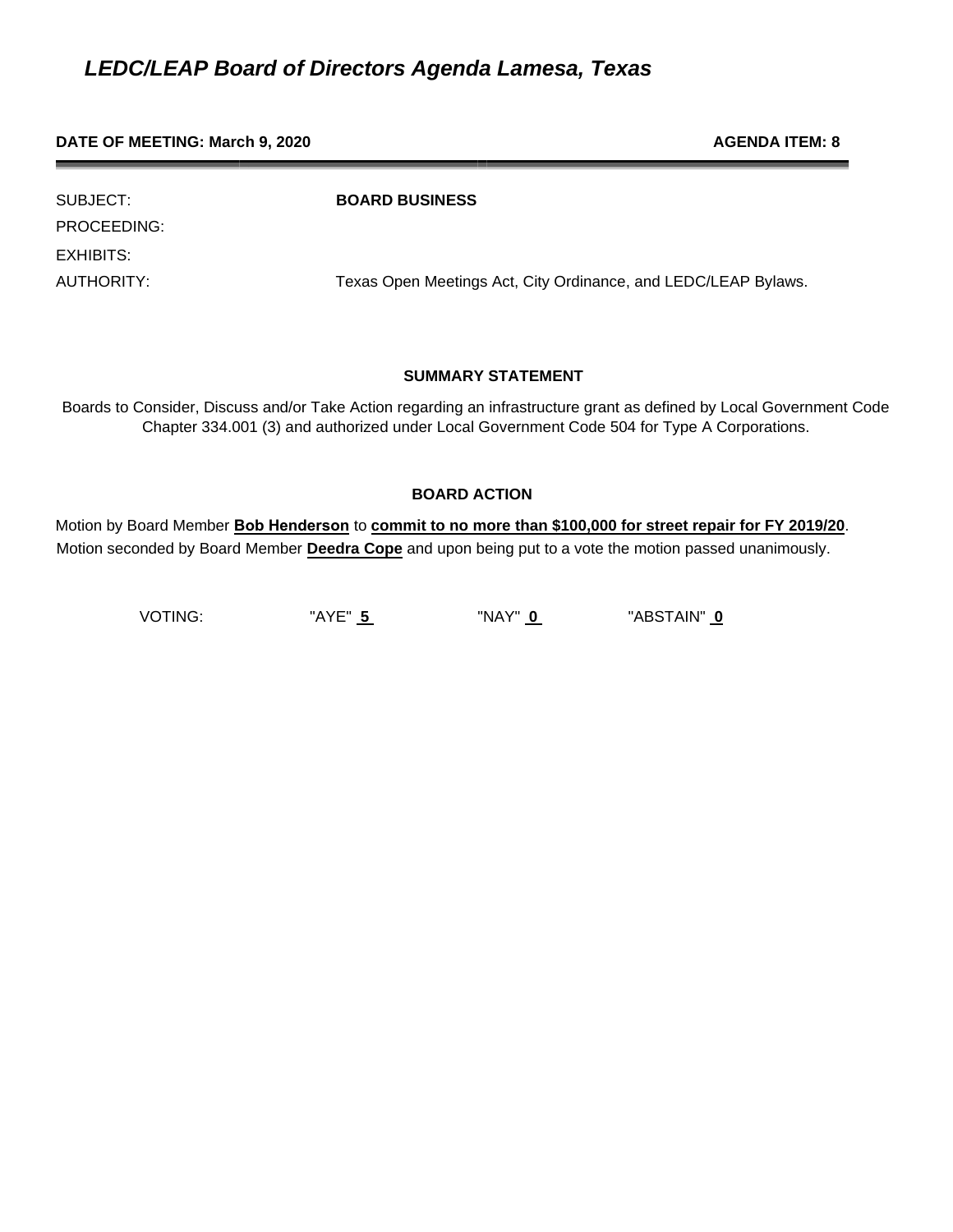#### **DATE OF MEETING: March 9, 2020 AGENDA ITEM: 9, 10 & 11**

| SUBJECT:<br>PROCEEDING: | <b>EXECUTIVE SESSION</b>                                                                                           |  |
|-------------------------|--------------------------------------------------------------------------------------------------------------------|--|
| EXHIBITS:               |                                                                                                                    |  |
| AUTHORITY:              | Texas Open Meetings Act (SECTION 551.072 & SECTION<br>551.087), City Ordinance, and LEDC/LEAP Bylaws.              |  |
|                         | <b>SUMMARY STATEMENT</b>                                                                                           |  |
|                         | Convene into closed Executive Session for the following purpose(s):                                                |  |
|                         | Deliberation regarding economic development negotiations in accordance<br>a.<br>with Local Government Code 551.087 |  |
|                         | b.<br>Deliberation regarding real property in accordance with Local Government<br>Code 551.072                     |  |

#### **BOARD ACTION**

Motion by Board Member **Bob Henderson** to **convene into Closed Executive Session**. Motion seconded by Board Member **Deedra Cope** and upon being put to a vote the motion passed unanimously.

VOTING: "AYE" **6** "NAY" **0** "ABSTAIN" **0** 

**Time Into Executive Session: 6:44PM**

**Time Out of Executive Session: 7:06PM**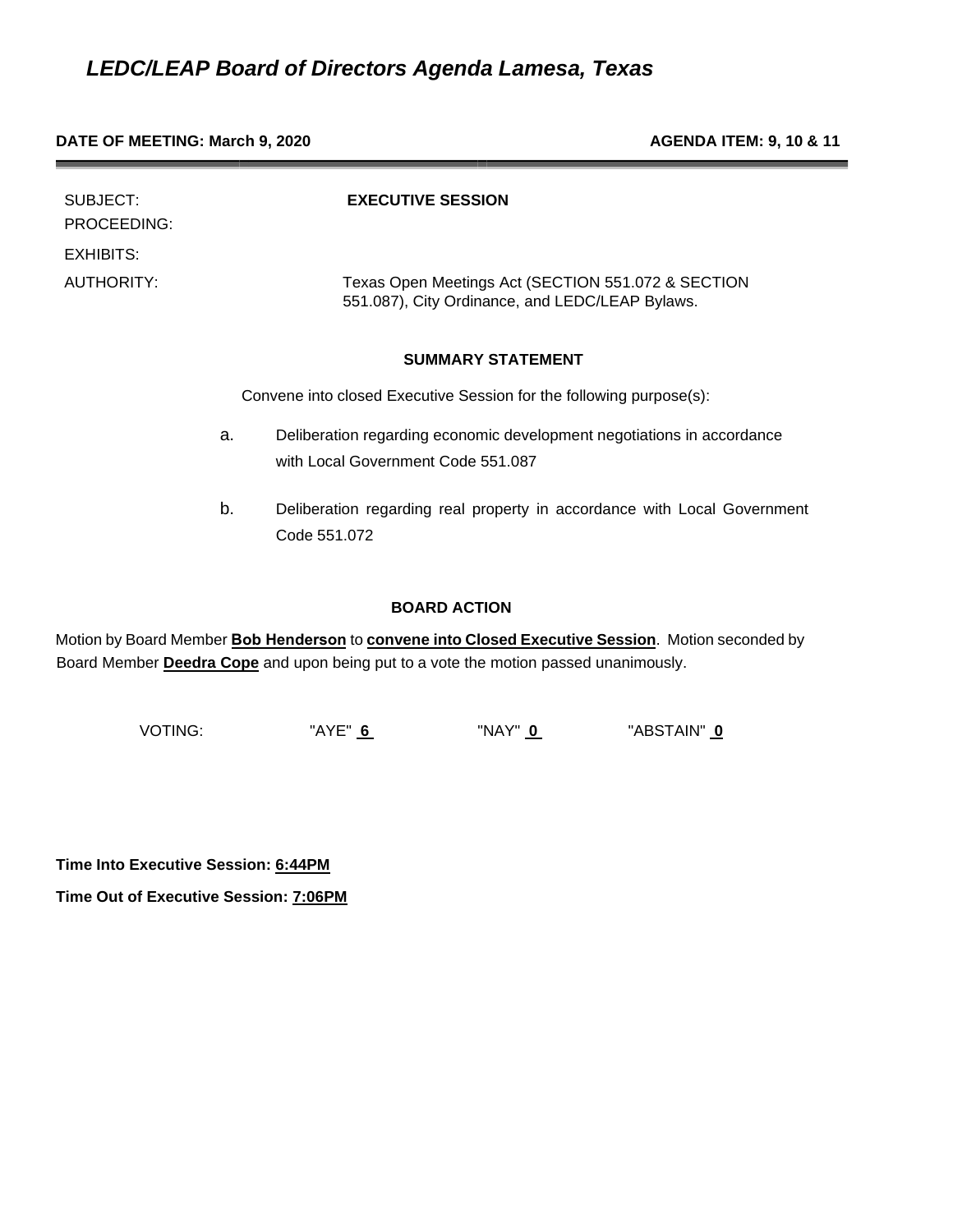#### **DATE OF MEETING: March 9, 2020 AGENDA ITEM: 12**

| SUBJECT:    | <b>ACTION AS A RESULT OF THE ABOVE LISTED EXECUTIVE</b><br><b>SESSION ITEMS</b>                       |
|-------------|-------------------------------------------------------------------------------------------------------|
| PROCEEDING: |                                                                                                       |
| EXHIBITS:   |                                                                                                       |
| AUTHORITY:  | Texas Open Meetings Act (SECTION 551.072 & SECTION<br>551.087), City Ordinance, and LEDC/LEAP Bylaws. |

#### **SUMMARY STATEMENT**

Action as a result of the Executive Session

**NO ACTION – DISCUSSION ONLY**